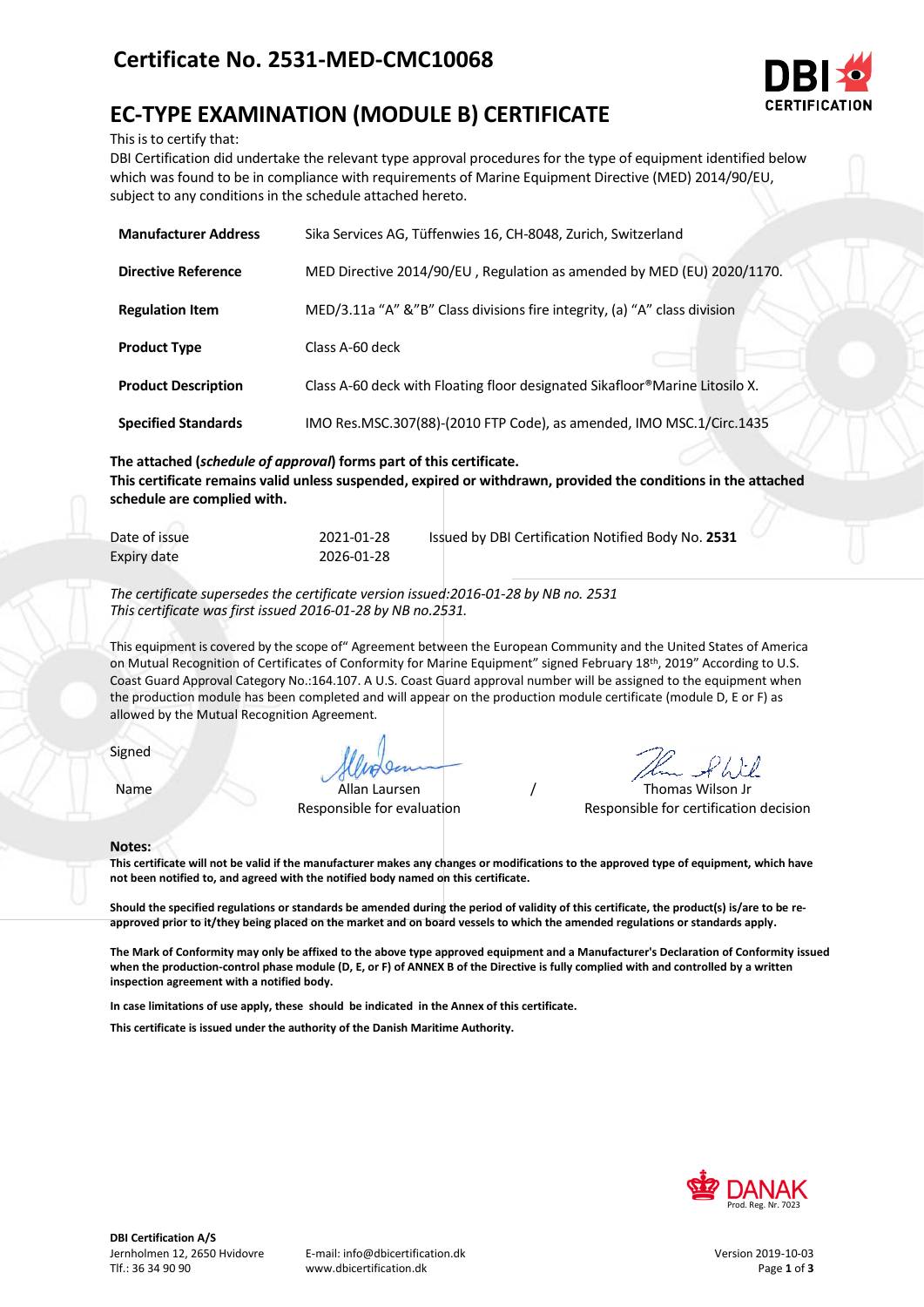## **Certificate No. 2531-MED-CMC10068**



### **(Annex) Schedule of Approval**

#### **Place of Production**

Sika Italia S.p.a,Via Radici in Piano 558, 41049 Sassuolo (MO), Italy.

#### **Product Description**

The test speciment consisted of the components described in the following.

The test specimen consisted of a structural steel core with the following deck construction on top (starting from the steel deck and upwards):

20 mm mineral wool, ISOVER ULTIMATE Marine Slab, U SeaProtect Slab 90. (layer No. 1), mounted on top of the steel deck, see the sponsors drawing.

A layer of 25 mm thick Sikafloor®Marine Litosilo X (layer No. 2) applied on the top of the mineral wool (layer No. 1).

Each sack with Litosilo X were mixed with water (20 kg sack mixed with approx. 5 litre water) during the mounting.

| <b>Principal components</b>   |                                                                                                                               |                                          |  |
|-------------------------------|-------------------------------------------------------------------------------------------------------------------------------|------------------------------------------|--|
|                               | - Structural steel core<br>- Mineral wool, ISOVER ULTIMATE Marine Slab, U SeaProtect Slab 90<br>- Sikafloor®Marine Litosilo X |                                          |  |
| <b>Insulation materials</b>   |                                                                                                                               |                                          |  |
| Manufacturer:                 | Saint-Gobain Isover G+H, Germany                                                                                              |                                          |  |
| Trade name:                   | <b>ISOVER ULTIMATE Marine Slab, U</b><br>SeaProtect Slab 90                                                                   | Sikafloor <sup>®</sup> Marine Litosilo X |  |
| Nominal density:              | 95 kg/ $m3$                                                                                                                   | 1550 kg/m <sup>3</sup>                   |  |
| Heat capacity:                | Approx. 1.0 kJ/(kg·K)                                                                                                         | $0.84$ kJ/(kg $\cdot$ K)                 |  |
| Thermal conductivity:         | 0.031 W/(m·K)                                                                                                                 | 0.035 W/(m·K)                            |  |
| Equilibrium moisture content: | Not stated                                                                                                                    | Not stated                               |  |
| Organic content:              | 3.2%                                                                                                                          | 2.1%                                     |  |
| Combustibility:               | Non-combustible                                                                                                               | Non-combustible                          |  |
| Nominal thickness:            | 20 mm                                                                                                                         | $25 \, \text{mm}$                        |  |
|                               |                                                                                                                               |                                          |  |
| <b>Measured by DBI</b>        |                                                                                                                               |                                          |  |
| Density:                      | 94 kg/ $m3$                                                                                                                   | 1443 kg/m <sup>3</sup>                   |  |
| Moisture content:             | 0.13%                                                                                                                         | 8.5%                                     |  |
| Organic content:              | 3.4%                                                                                                                          | 2.48%                                    |  |

To certify the non-combustibility of the mineral wool the following documentation was provided:

- ISOVER ULTIMATE Marine Slab, U SeaProtect Slab 90, 95 kg/m<sup>3</sup>: The non-combustibility of this material is covered by MED Certificate No. 114.477 from DGUV certificate are valid until 15-02-2023.
	- Litosilo X, 1550 kg/m<sup>3</sup>: Test report No. 766.4IM0070/15, testing date 15-06-2015 issued by LAPI LABORATORIOPREVENZIONE INCENDI S.p.A., Italy according to 2010 Resolution MSC.307(88), 2010 FTP Code Annex 1 Part 1.